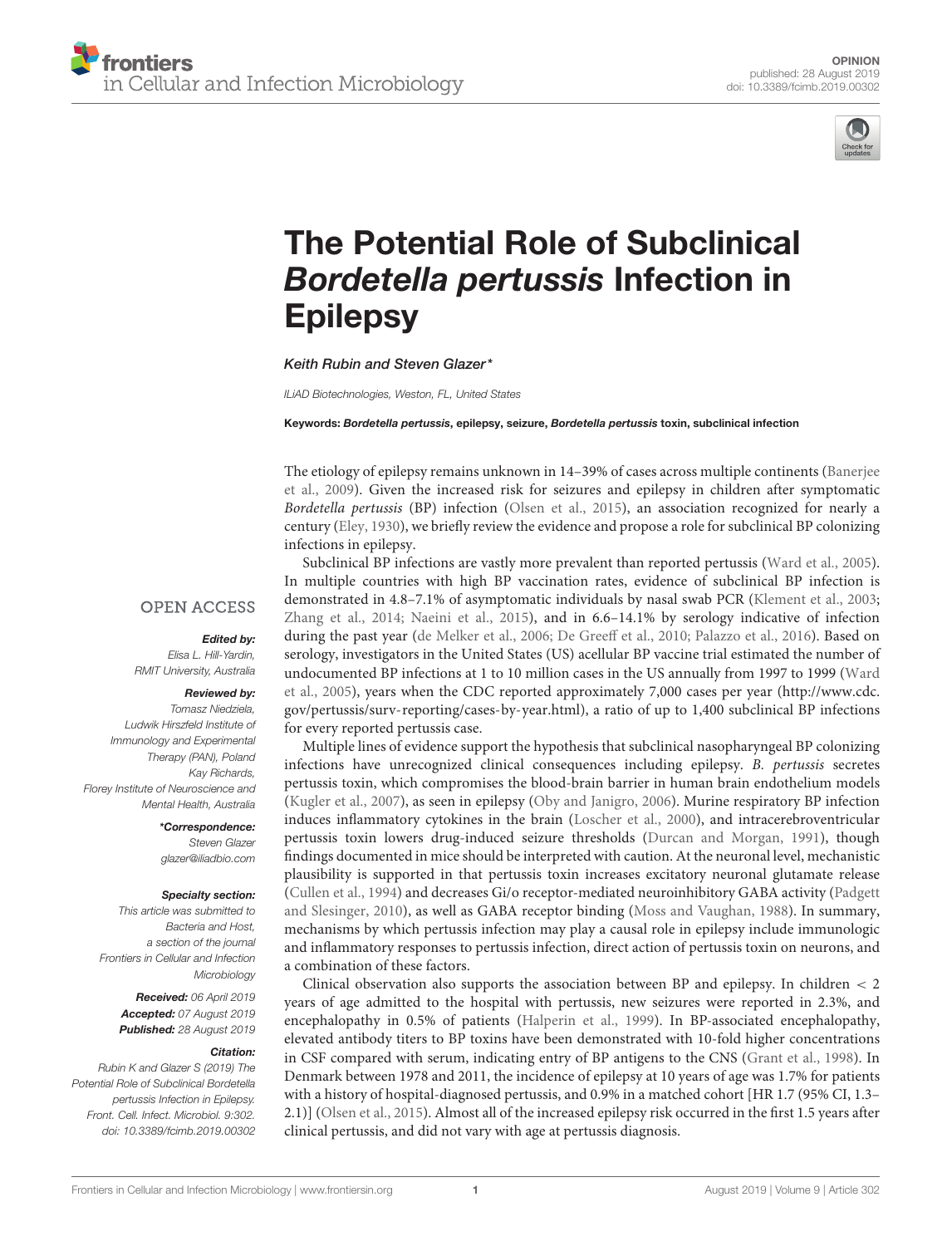Investigating the hypothesis that subclinical BP colonizing infections are a cause of epilepsy could begin by screening patients presenting with an initial idiopathic seizure. Subjects and controls could be tested for serum BP antibody titers and nasopharyngeal BP by swab PCR. In future BP-seizure risk analyses, BP vaccination status should be accounted for to avoid the confounding effects of vaccine-induced BP immunoglobulins on estimates of BP exposure history. The particular form of BP vaccination is also important since the diphtheria, tetanus toxoid and whole-cell pertussis vaccine (DTP) has been associated with febrile seizures (but not epilepsy) [\(Barlow et al., 2001\)](#page-1-17), while the combination acellular pertussis vaccine (DTaP) has not (Huang et al., [2010\)](#page-1-18). Of note, some historically reported associations between pertussis vaccination and neurologic disorders may be due to early unmasking of genetically determined disease such as Dravet syndrome in those with sodium channel gene SCN1A mutations [\(McIntosh et al., 2010\)](#page-1-19). Since these mutations may occur without a prior family history, referral for specialty testing should be considered to help identify all potential causes of new onset seizures.

As subclinical BP colonizing infections are prevalent in highly BP-vaccinated populations, and non-human primate studies demonstrate the failure of DTP and DTaP to prevent

### **REFERENCES**

- <span id="page-1-0"></span>Banerjee, P. N., Filippi, D., and Hauser, W. A. (2009). The descriptive epidemiology of epilepsy—a review. Epilepsy Res. 85, 31–45. doi: [10.1016/j.eplepsyres.2009.03.003](https://doi.org/10.1016/j.eplepsyres.2009.03.003)
- <span id="page-1-17"></span>Barlow, W. E., Davis, R. L., Glasser, J. W., Rhodes, P. H., Thompson, R. S., Mullooly, J. P., et al. (2001). The risk of seizures after receipt of whole-cell pertussis or measles, mumps, and rubella vaccine. New Engl. J. Med. 345, 656–661. doi: [10.1056/NEJMoa003077](https://doi.org/10.1056/NEJMoa003077)
- <span id="page-1-12"></span>Cullen, G. P., Huston, E., and Dolphin, A. C. (1994). Cycloheximide abolishes pertussis toxin-induced increase in glutamate release from cerebellar granule neurones. Neurosci. Lett. 166, 17–22. doi: [10.1016/0304-3940\(94\)90830-3](https://doi.org/10.1016/0304-3940(94)90830-3)
- <span id="page-1-6"></span>De Greeff, S. C., De Melker, H. E., Van Gageldonk, P. G., Schellekens, J. F., van der Klis, F. R., Mollema, L., et al. (2010). Seroprevalence of pertussis in The Netherlands: evidence for increased circulation of Bordetella pertussis. PLoS ONE 5:e14183. doi: [10.1371/journal.pone.0014183](https://doi.org/10.1371/journal.pone.0014183)
- <span id="page-1-5"></span>de Melker, H. E., Versteegh, F. G., Schellekens, J. F., Teunis, P. F., and Kretzschmar, M. (2006). The incidence of Bordetella pertussis infections estimated in the population from a combination of serological surveys. J. Infect. 53, 106–113. doi: [10.1016/j.jinf.2005.10.020](https://doi.org/10.1016/j.jinf.2005.10.020)
- <span id="page-1-11"></span>Durcan, M. J., and Morgan, P. F. (1991). Intracerebroventricular pertussis toxin enhances sensitivity to N-methyl-d-aspartate-induced seizures in mice. Eur. J. Pharmacol. 197, 209–211. doi: [10.1016/0014-2999\(91\)90523-S](https://doi.org/10.1016/0014-2999(91)90523-S)
- <span id="page-1-2"></span>Eley, R. C. (1930). Neurological complications of whooping cough. New Engl. J. Med. 203, 162–167. doi: [10.1056/NEJM193007242030405](https://doi.org/10.1056/NEJM193007242030405)
- <span id="page-1-16"></span>Grant, C. C., McKay, E. J., Simpson, A., and Buckley, D. (1998). Pertussis encephalopathy with high cerebrospinal fluid antibody titers to pertussis toxin and filamentous hemagglutinin. Pediatrics 102(4 Pt 1), 986–990. doi: [10.1542/peds.102.4.986](https://doi.org/10.1542/peds.102.4.986)
- <span id="page-1-15"></span>Halperin, S. A., Wang, E. E., Law, B., Mills, E., Morris, R., Dery, P., et al. (1999). Epidemiological features of pertussis in hospitalized patients in Canada, 1991- 1997: report of the Immunization Monitoring Program–Active (IMPACT). Clin. Infect. Dis. 28, 1238–1243. doi: [10.1086/514792](https://doi.org/10.1086/514792)
- <span id="page-1-18"></span>Huang, W.-T., Gargiullo, P. M., Broder, K. R., Weintraub, E. S., Iskander, J. K., Klein, N. P., et al. (2010). Lack of association between acellular pertussis vaccine and seizures in early childhood. Pediatrics 126, 263–269. doi: [10.1542/peds.2009-1496](https://doi.org/10.1542/peds.2009-1496)

nasopharyngeal BP colonization [\(Warfel et al., 2014\)](#page-2-2), evidence suggests that current pertussis vaccines do not prevent nasopharyngeal BP colonization. Since the number of subclinical BP infections may be more than 1,000 times greater than clinically reported cases as noted above, it would not be surprising to observe a minimal or even lack of epilepsy risk reduction following DTP and DTaP vaccination.

In light of the available evidence, we suggest that a causal role for subclinical BP colonizing infection in epilepsy is plausible and worthy of further investigation. Regression analysis of epilepsy risk, incorporating BP screening assays, medical history, and pertussis vaccination status would be a compelling first step in assessing the potential relationship between epilepsy and subclinical BP infection.

## AUTHOR CONTRIBUTIONS

KR and SG contributed equally to the preparation of this manuscript.

## FUNDING

This work was supported by ILiAD Biotechnologies.

- <span id="page-1-3"></span>Klement, E., Uliel, L., Engel, I., Hasin, T., Yavzori, M., Orr, N., et al. (2003). An outbreak of pertussis among young Israeli soldiers. Epidemiol. Infect [131, 1049–1054. doi: 10.1017/S09502688030](https://doi.org/10.1017/S0950268803001110) 01110
- <span id="page-1-8"></span>Kugler, S., Bocker, K., Heusipp, G., Greune, L., Kim, K. S., and Schmidt, M. A. (2007). Pertussis toxin transiently affects barrier integrity, organelle organization and transmigration of monocytes in a human brain microvascular endothelial cell barrier model. Cell. Microbiol. 9, 619–632. doi: [10.1111/j.1462-5822.2006.00813.x](https://doi.org/10.1111/j.1462-5822.2006.00813.x)
- <span id="page-1-10"></span>Loscher, C. E., Donnelly, S., Lynch, M. A., and Mills, K. H. (2000). Induction of inflammatory cytokines in the brain following respiratory infection with Bordetella pertussis. J. Neuroimmunol. 102, 172–181. doi: [10.1016/S0165-5728\(99\)00177-0](https://doi.org/10.1016/S0165-5728(99)00177-0)
- <span id="page-1-19"></span>McIntosh, A. M., McMahon, J., Dibbens, L. M., Iona, X., Mulley, J. C., Scheffer, I. E., et al. (2010). Effects of vaccination on onset and outcome of Dravet syndrome: a retrospective study. Lancet Neurol. 9, 592–598. doi: [10.1016/S1474-4422\(10\)70107-1](https://doi.org/10.1016/S1474-4422(10)70107-1)
- <span id="page-1-14"></span>Moss, J., and Vaughan, M. (1988). ADP-ribosylation of guanyl nucleotide-binding regulatory proteins by bacterial toxins. Adv. Enzymol. Relat. Areas Mol. Biol. 61, 303–379. doi: [10.1002/9780470123072.ch6](https://doi.org/10.1002/9780470123072.ch6)
- <span id="page-1-4"></span>Naeini, A. E., Zaman, N., Khorvash, F., and Naeini, S. E. (2015). Does working in hospital increases seroprevalence and carrier state against Bordetella pertussis? Adv. Biomed. Res. [4:194. doi: 10.4103/2277-9175.1](https://doi.org/10.4103/2277-9175.166155) 66155
- <span id="page-1-9"></span>Oby, E., and Janigro, D. (2006). The blood-brain barrier and epilepsy. Epilepsia 47, 1761–1774. doi: [10.1111/j.1528-1167.2006.00817.x](https://doi.org/10.1111/j.1528-1167.2006.00817.x)
- <span id="page-1-1"></span>Olsen, M., Thygesen, S. K., Østergaard, J. R., Nielsen, H., Henderson, V. W., Ehrenstein, V., et al. (2015). Hospital-diagnosed pertussis infection in children and long-term risk of epilepsy. JAMA 314, 1844–1849. doi: [10.1001/jama.2015.13971](https://doi.org/10.1001/jama.2015.13971)
- <span id="page-1-13"></span>Padgett, C. L., and Slesinger, P. A. (2010). GABAB receptor coupling to G-proteins and ion channels. Adv. Pharmacol. 58, 123–147. doi: [10.1016/S1054-3589\(10\)58006-2](https://doi.org/10.1016/S1054-3589(10)58006-2)
- <span id="page-1-7"></span>Palazzo, R., Carollo, M., Fedele, G., Rizzo, C., Rota, M. C., Giammanco, A., et al. (2016). Evidence of increased circulation of Bordetella pertussis in the Italian adult population from seroprevalence data (2012-2013). J. Med. Microbiol. 65:649–657. doi: [10.1099/jmm.0.000264](https://doi.org/10.1099/jmm.0.000264)